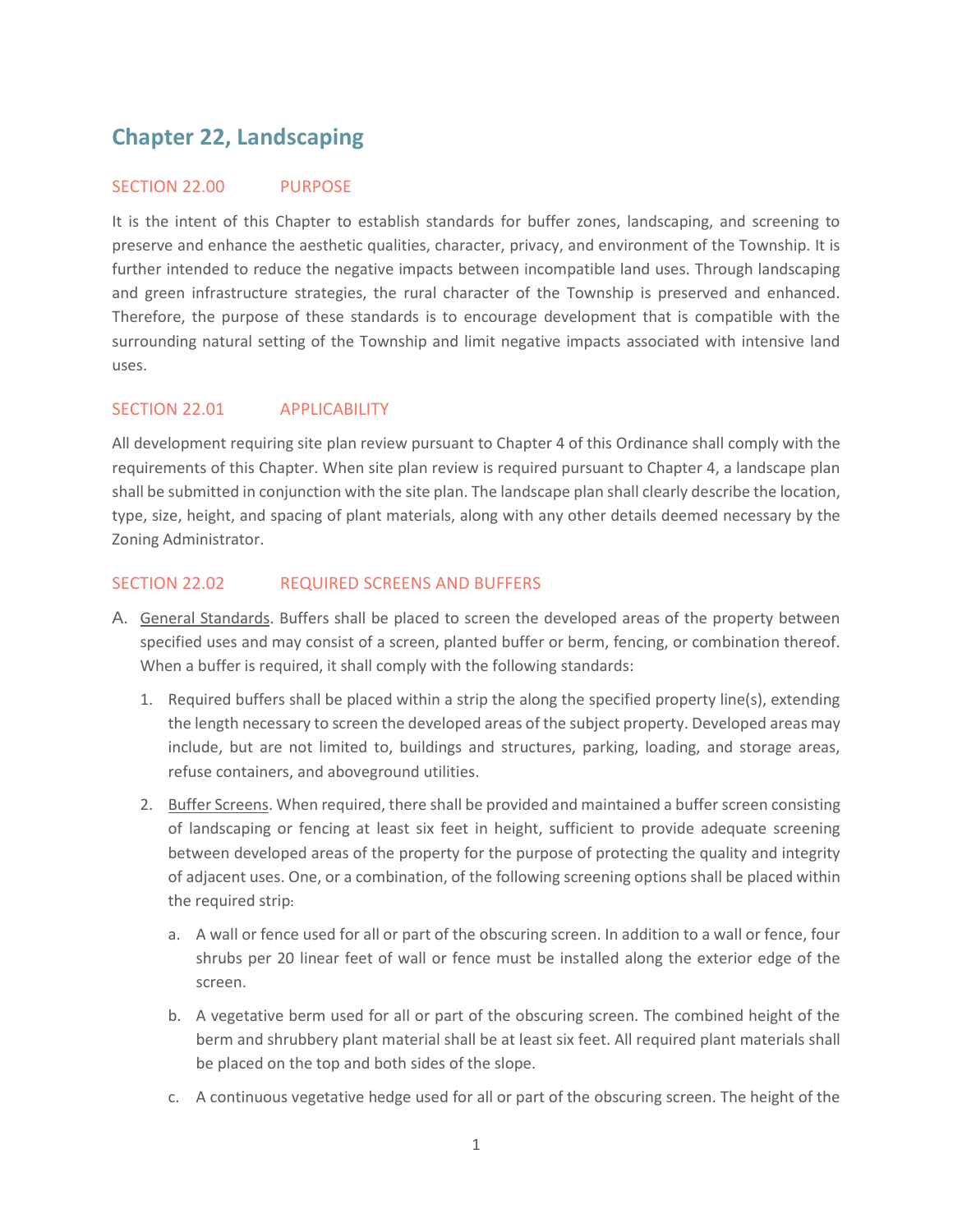hedge must be a minimum of six feet upon installation of plant material and must maintain a minimum 80% summer opacity.

- 3. Planted Buffer. When required, a planted buffer shall be located within the specified landscape strip and include a mixture of evergreen and deciduous trees spaced at a maximum of 20-foot intervals, or an equivalent measure of screening as approved by the Planning Commission.
- 4. The specified buffer shall be required on the subject parcel even if the adjacent parcel is unimproved land, except that a performance guarantee may be submitted in lieu of the required buffer where adjacent land is unimproved only if the buffer is installed when the adjacent property begins development and completed prior to any occupancy of the adjoining use.



- B. Non-Residential Uses.
	- 1. For any Commercial or Office district abutting or adjacent to a Residential district or use, there shall be a buffer screen located in a landscape strip at least 10 feet wide along the side and rear property boundaries abutting or adjacent to such Residential district or use.
	- 2. For any Industrial district abutting or adjacent to a Residential district or use, there shall be a buffer screen and a planted buffer located in a landscape strip at least 30 feet wide along the side and rear property boundaries abutting or adjacent to such Residential district or use.
	- 3. For any Industrial district abutting an Office or Commercial district(s) or use(s), there shall be a planted buffer located in a landscape strip at least 10 feet wide along the side and rear property boundaries abutting or adjacent to such Office or Commercial district or use.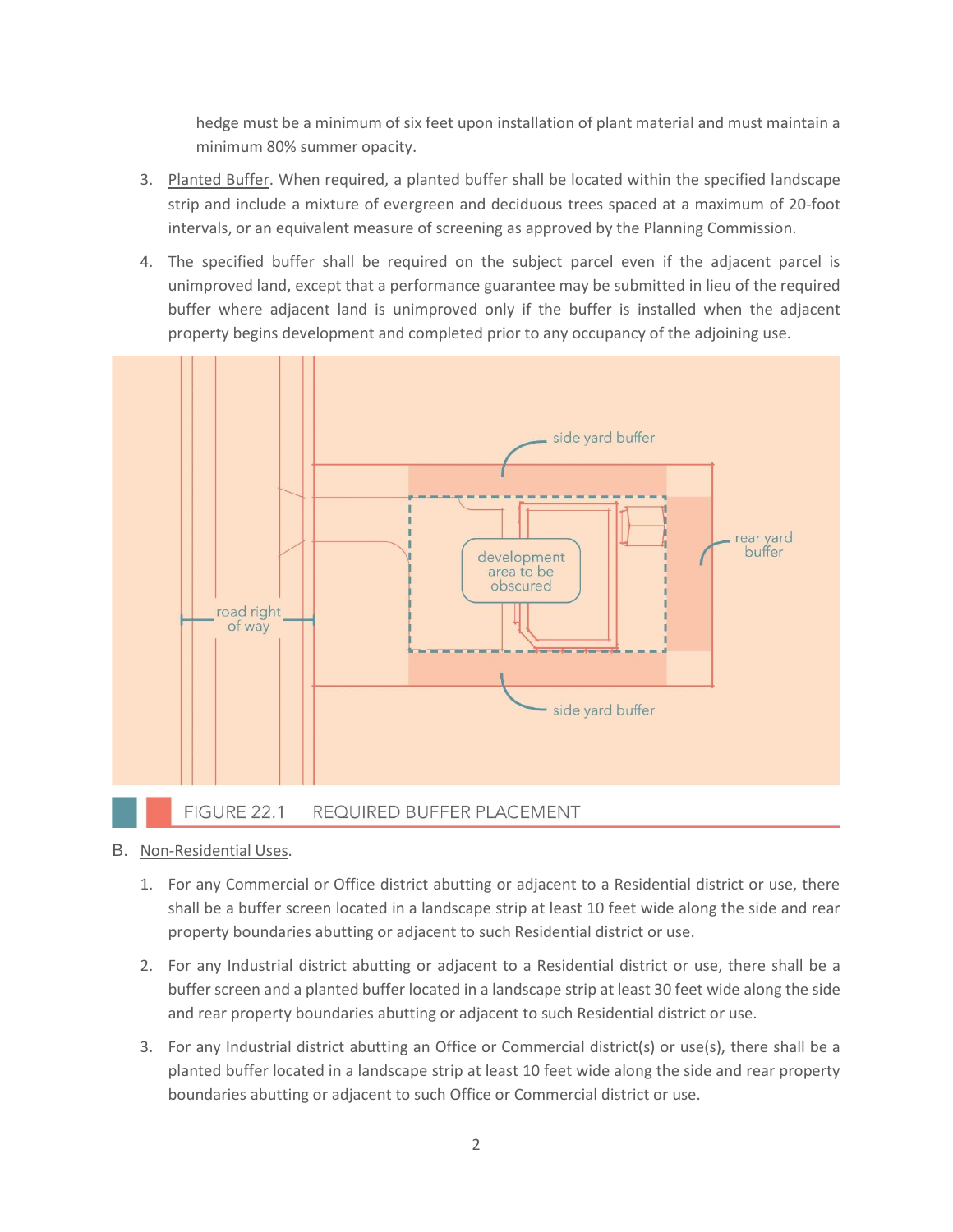C. Multi-Family Residential Uses. For any multi-family residential use abutting or adjacent to a singlefamily or two-family use, there shall be a planted buffer located in a landscape strip at least 20 feet wide along any property boundary abutting or adjacent to such single-family or two-family use.

## D. Manufactured Home Park Uses.

- 1. For any Manufactured Home Park Residential district abutting or adjacent to any other Residential use or Office district, there shall be a planted buffer located in a landscape strip at least 20 feet wide along the side and rear property boundaries abutting or adjacent to such Residential use or Office district.
- 2. For any Manufactured Home Park Residential district abutting or adjacent to a Commercial district, there shall be a buffer screen located in a landscape strip at least 20 feet wide along the side and rear property boundaries abutting or adjacent to such commercial use.

# E. Adjustment of Requirements.

- 1. Pursuant to the site plan review process described in Chapter 4, the Planning Commission or Zoning Administrator may review a landscape plan and determine that the provisions of this Chapter would better serve the intent and purpose of this Ordinance if modified. Additional landscaping beyond the minimum requirements may be required where screening is needed to minimize visual, noise, or other impacts from the proposed development; where there may be some other adverse effect caused by the use being reviewed; or where elsewhere deemed necessary due to the scope and nature of the proposed development.
- 2. Should the Planning Commission or Zoning Administrator determine that an adequate landscaping screen already exists on a site or that a landscaping screen is not required, the applicable provisions of this Chapter may be waived in whole or in part. Criteria that shall be used when considering a landscaping screen waiver shall include, but shall not be limited to:
	- a. Topography variations
	- b. Existence of natural vegetation
	- c. Existing and proposed building placement
	- d. Sight distances
	- e. Adjacent land uses
	- f. Existence of floodplain and areas of poor soil

# SECTION 22.03 PARKING LOT LANDSCAPING

- A. Applicability. In addition to the site landscaping required in Section 22.02 above, any new construction of a parking lot, expansion of a parking lot by 25 percent of its original existing area, or substantial alteration or reconstruction of an existing parking lot (e.g., removal and replacement of existing pavement) must be landscaped in accordance with this Chapter.
- B. General Requirements.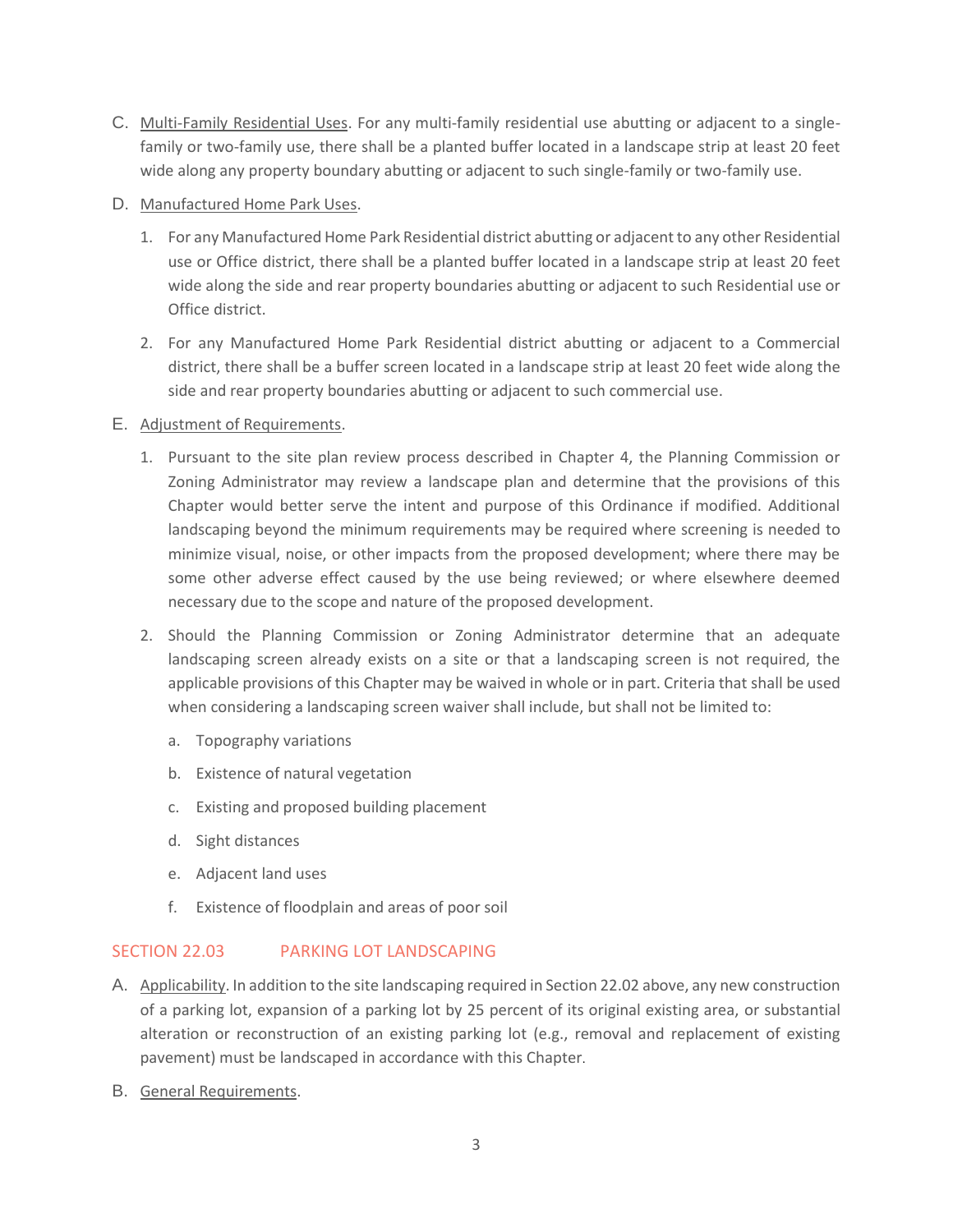- 1. Landscaping shall be planned and installed such that, when mature, it does not obscure traffic signs, fire hydrants, or lighting; does not create a negative impact on drainage patterns on the site or on adjacent properties; does not obstruct vision for reasons of safety, ingress, or egress; or cause damage to utility lines (above or below ground) and public roadways.
- 2. Any landscaped area required by this Chapter shall be constructed outside any public or private street right-of-way.
- 3. All landscaped areas, including perimeter areas, shall be protected by a barrier (e.g. raised standard or rolled concrete curb), except where landscape islands in parking lots are being utilized as part of a stormwater detention or conveyance system.
- 4. Any landscaping existing within or bordering any existing parking area shall not be removed unless replaced with landscaping meeting the requirements of this Chapter.
- C. Frontage Landscaping. Where any parking area directly abuts or faces a public or private street, a screen shall be required between the parking area and the road right-of-way. Such screen shall consist of, at a minimum, one of the following:
	- 1. A strip of land at least five feet in width and a solid screen comprised of a hedge or decorative wall, or any combination thereof, which measures at least three feet in height, or
	- 2. A strip of land at least 10 feet in width containing one approved tree and three shrubs placed at a maximum of 30-foot intervals.



D. Interior Landscaping. For any parking area containing 20 or more parking spaces, interior landscaping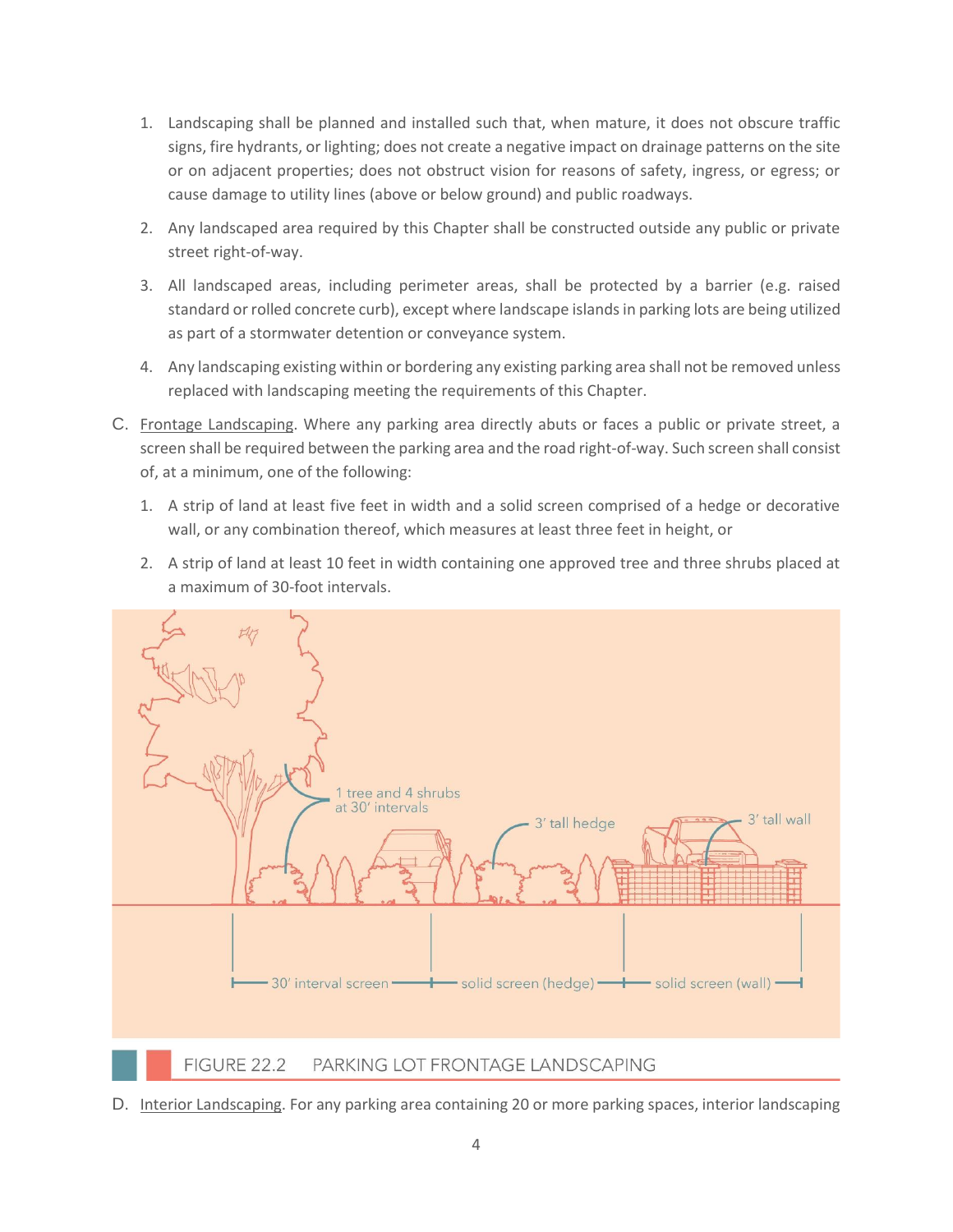shall be provided according to the following standards:

- 1. The interior of the parking lot shall begin at the outside boundary of the parking area.
- 2. The interior area of any parking lot shall incorporate one planting island or peninsula and one approved tree per each 20 parking spaces or fraction thereof.
- 3. Each planting island or peninsula shall be at least 90 square feet in landscaped area and have a minimum width of nine feet; however, planting islands and peninsulas may be combined so long as there is at least 90 square feet of landscaped area per each 20 parking spaces or fraction thereof.
- 4. At least one approved tree shall be included in each planting island or peninsula with the balance of the island covered with landscaping, such as grass, approved shrubs, perennials, or ground cover.
- 5. Landscaped islands may be used to separate pedestrian areas, parking rows, maneuvering areas, and drives.



#### SECTION 22.04 GENERAL LANDSCAPE STANDARDS

- A. Minimum Plant Material Standards.
	- 1. All plant materials shall be certified to be hardy to Montcalm County, free of disease and insects, and conform to the standards of the American Standards for Nursery Stock.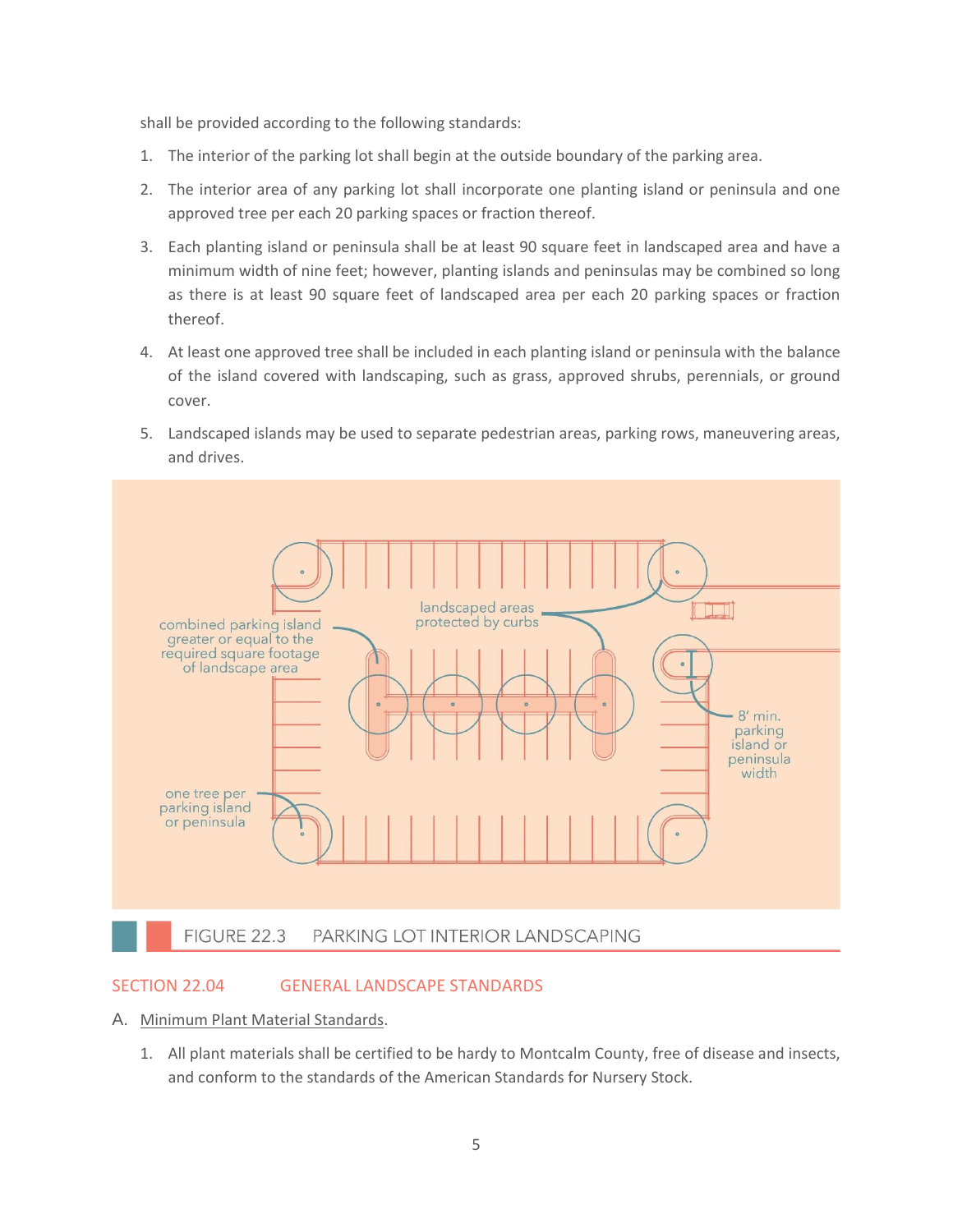2. Minimum Plant Size at Time of Installation:

| Table 22.1 Plant Size at Time of Installation |                                 |  |
|-----------------------------------------------|---------------------------------|--|
| <b>Tree Type</b>                              | <b>Minimum Size at Planting</b> |  |
| Deciduous Canopy Tree                         | $2\frac{1}{2}$ inch caliper     |  |
| Deciduous Ornamental Tree                     | $1\%$ inch caliper              |  |
| Evergreen Tree                                | 6 foot height                   |  |
| Deciduous Shrub                               | 2 foot height                   |  |
| Upright Evergreen Shrub                       | 2 foot height                   |  |
| Spreading Evergreen Shrub                     | 18-24 inch spread               |  |

- 3. Plant materials shall not consist of more than 50% of any one plant species.
- 4. Any site on which a use permitted by this Ordinance is established shall install a lawn or other type of living ground cover for all land areas not covered by impervious surfaces within 12 months following the issuance of a Certificate of Occupancy. A performance guarantee may be required by the Township to ensure that landscaping is installed within the 12-month period. No landscape materials other than lawn and street trees approved by the Zoning Administrator shall be planted within any public or private road right-of-way.
- 5. The following trees are prohibited as they split easily, their wood is brittle and breaks easily, their roots clog drains and sewers, and they are unusually susceptible to disease or insect pests:

| <b>Table 22.2 Prohibited Species</b> |                                     |  |
|--------------------------------------|-------------------------------------|--|
| <b>Common Name</b>                   | <b>Horticultural Name</b>           |  |
| Boxelder                             | Acer Negundo                        |  |
| Ginkgo                               | Ginko Biloba, female only           |  |
| Honey Locust                         | Gleditsia Triacanthos (with thorns) |  |
| Mulberry                             | <b>Morus Species</b>                |  |
| Poplar                               | Populus Species                     |  |
| <b>Black Locust</b>                  | Robinia                             |  |
| Willow                               | <b>Salix Species</b>                |  |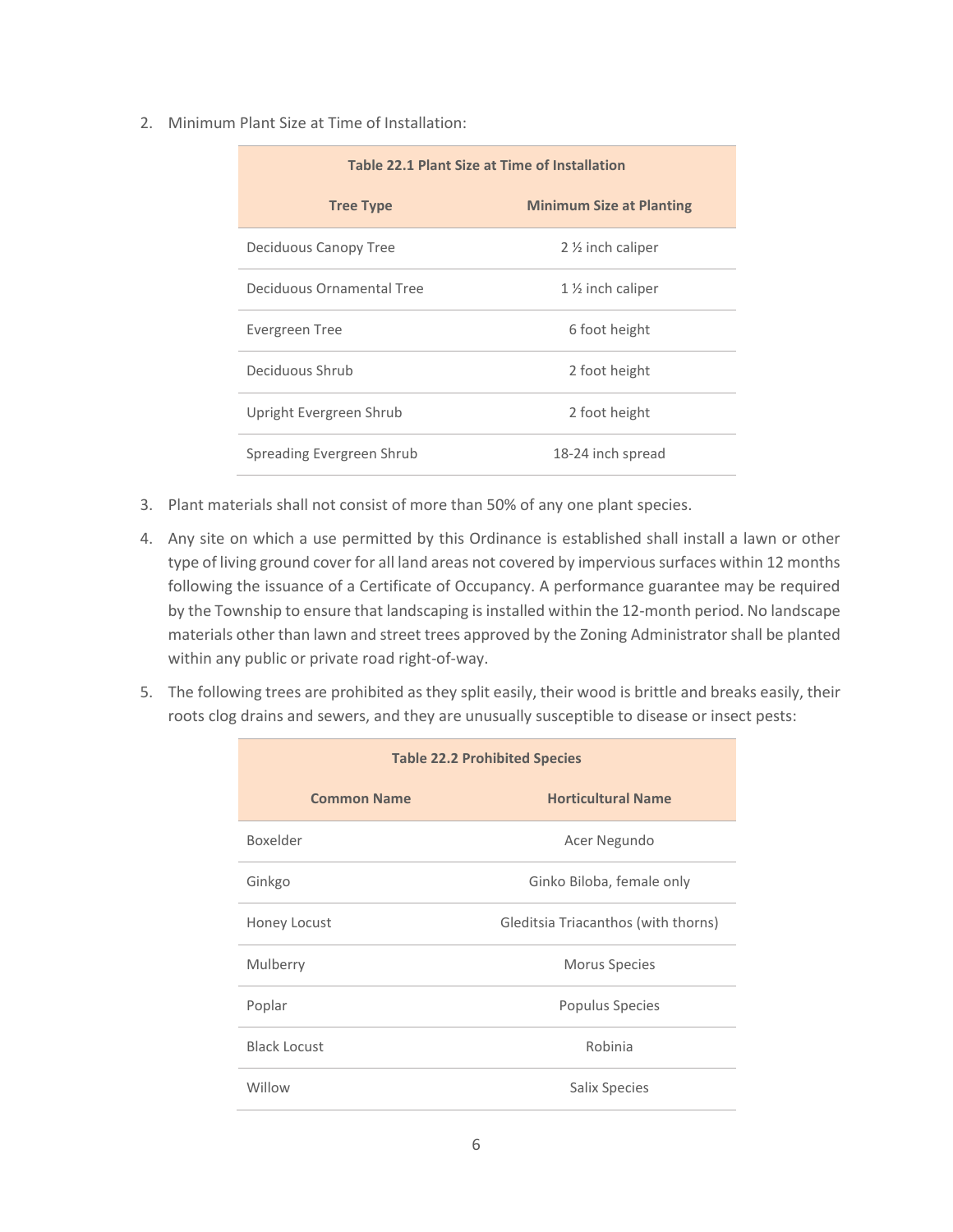| American Elm         | Ulmus Americana |
|----------------------|-----------------|
| Siberian Flm         | Ulmus Pumila    |
| Slippery Elm/Red Elm | Ulmus Rubra     |
| Chinese Flm          | Ulmus Parvifola |

#### B. Mature Tree Preservation.

- 1. It is the intent of this section that developments, structures, utilities, and all other site activities be designed, installed, and construed so that the maximum number of mature trees with a diameter of 12 inches or larger at breast height (DBH) are preserved on all lots or parcels. To minimize tree loss and mitigate tree removal on wooded lots or parcels with trees, the following shall be submitted as part of the landscaping plan required by this Chapter:
	- a. The location, size, and identification of species of all existing mature trees with a diameter of 12 inches or greater at breast height (DBH) on the subject parcel(s).
	- b. Demonstration that the proposed development would retain as many healthy, existing mature trees with a diameter of 12 inches or larger at breast height (DBH) as practicable.
	- c. Tree protection fencing plan showing the locations of temporary fencing to be installed prior to all construction activities. Tree protection fencing shall surround all existing trees identified for preservation and shall extend to the canopy dripline. This plan may be included on the landscape plan itself or be presented as a separate drawing to be included in the plan set.

#### C. Minimum Standards for Berms.

- 1. Berms shall have a minimum height of three feet and maintain a side slope not to exceed a onefoot rise to a three-foot width ratio.
- 2. Berm areas not containing planting beds shall be covered with grass or approved permanent vegetative ground cover maintained in a healthy growing condition.
- 3. If a berm is constructed with a retaining wall or by terracing, the earthen slope shall face the exterior of the site.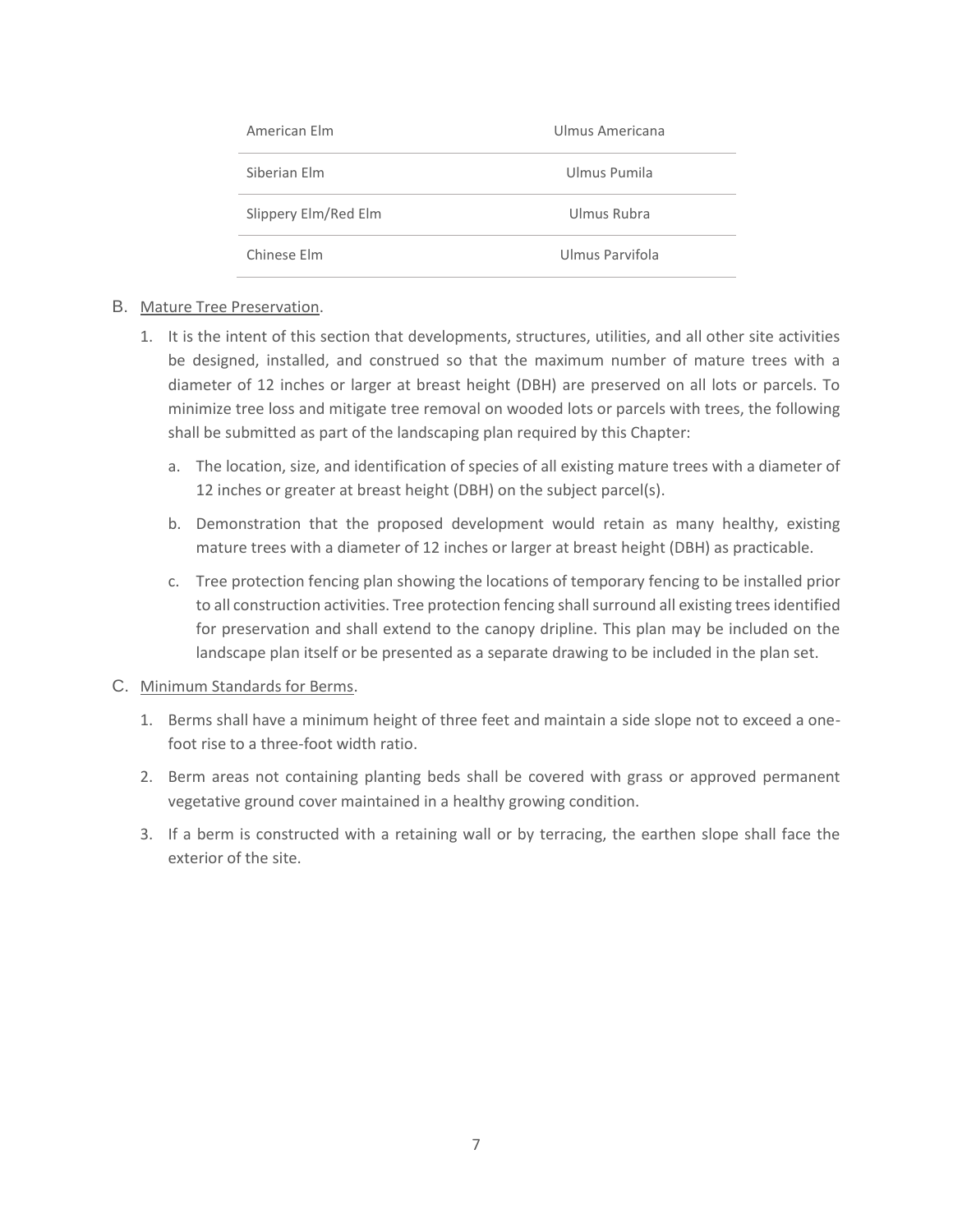

- D. Minimum Standards for Obscuring Screen Walls and Fences.
	- 1. All obscuring screen walls and fences shall be constructed with new, durable, weather-resistant, easily maintained materials. Chain link and barbed wire fences are not permitted.
	- 2. The obscuring screen wall or fence may be constructed with openings that do not exceed 20% of the wall surface. The openings shall not reduce the intended obscuring effect of the wall.
- E. Any plant material, berm, obscuring screen, or other landscape feature shall be installed in such a manner as to not create a negative impact on drainage patterns on the site or on adjacent properties, obstruct clear vision areas, ingress or egress, or cause damage to utility lines (above and below ground) and public roadways.
- F. Stormwater Management.
	- 1. Detention/retention areas shall be permitted within buffer zones provided they do not hamper the screening intent of the buffer or jeopardize the survival of the plant materials.
	- 2. Green Infrastructure Best Management Practices (BMPs) should be implemented, where practicable, according to the following hierarchy of preference:
		- a. Conservation of natural areas;
		- b. On-site infiltration practices, including, but not limited to, rain gardens, bioretention cells, vegetated swales, filter strips, constructed wetlands, and porous pavement;
		- c. Capture and reuse of runoff through low-impact practices, including, but not limited to, green